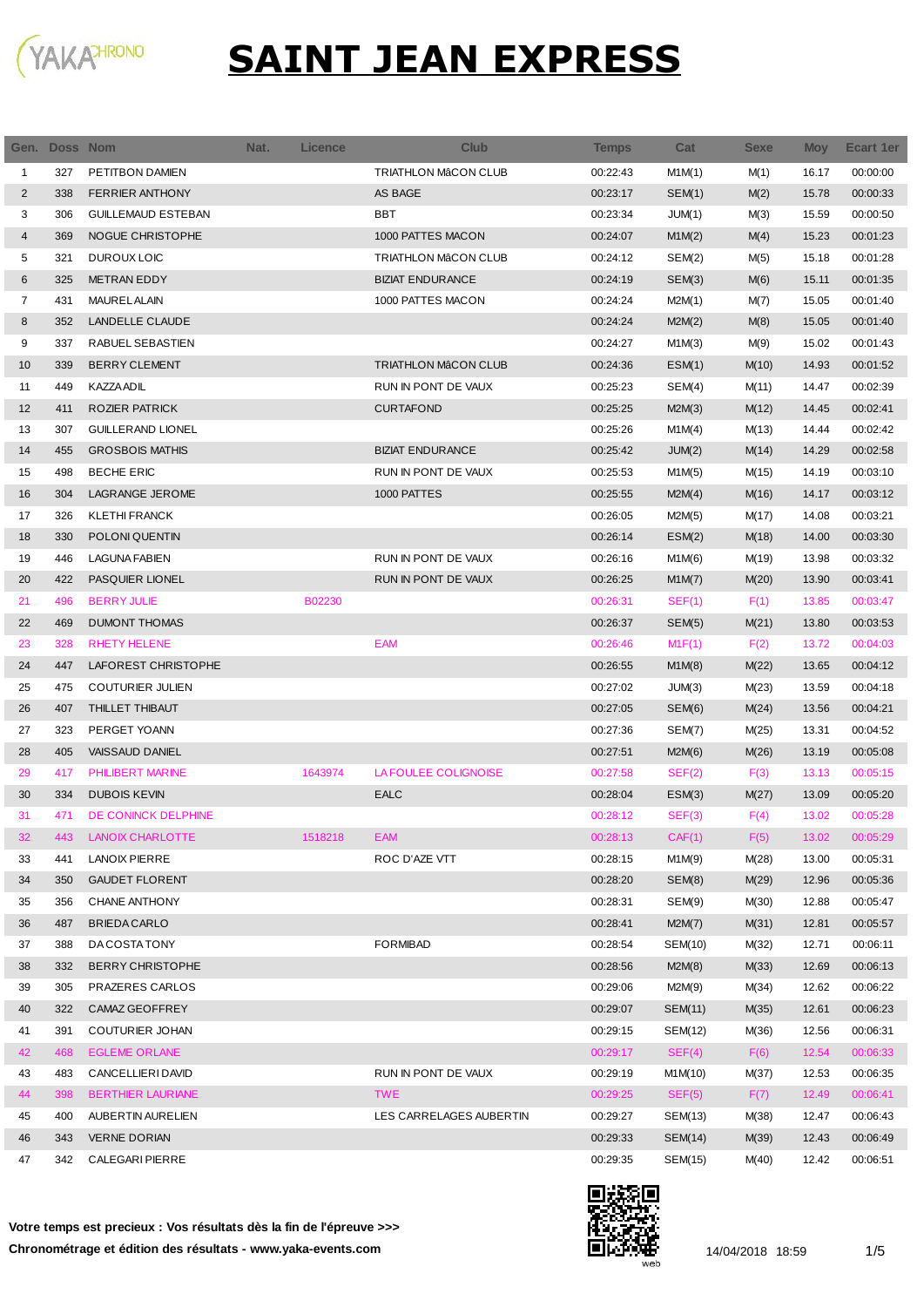

| Gen. | Doss Nom |                            | Nat. | <b>Licence</b> | <b>Club</b>                | Temps    | Cat            | <b>Sexe</b> | <b>Moy</b> | Ecart 1er |
|------|----------|----------------------------|------|----------------|----------------------------|----------|----------------|-------------|------------|-----------|
| 48   | 500      | <b>AUPOIL SYLVAIN</b>      |      |                | <b>MALAF TEAM</b>          | 00:29:48 | M1M(11)        | M(41)       | 12.33      | 00:07:05  |
| 49   | 439      | LEMARCHAND TANGUY          |      |                |                            | 00:30:05 | ESM(4)         | M(42)       | 12.21      | 00:07:21  |
| 50   | 402      | <b>VIROT HUBERT</b>        |      |                |                            | 00:30:06 | M2M(10)        | M(43)       | 12.20      | 00:07:22  |
| 51   | 484      | <b>BUNA REMY</b>           |      |                |                            | 00:30:17 | SEM(16)        | M(44)       | 12.13      | 00:07:33  |
| 52   | 499      | DOR CEDRIC                 |      |                | RUN IN PONT DE VAUX        | 00:30:17 | M1M(12)        | M(45)       | 12.13      | 00:07:33  |
| 53   | 355      | <b>CHARPIGNY CLEMENT</b>   |      |                |                            | 00:30:23 | SEM(17)        | M(46)       | 12.09      | 00:07:39  |
| 54   | 351      | <b>LANDELLE CHLOE</b>      |      |                |                            | 00:30:28 | SEF(6)         | F(8)        | 12.06      | 00:07:44  |
| 55   | 430      | MICHEL NICOLAS             |      |                | <b>MALAF TEAM</b>          | 00:30:33 | M2M(11)        | M(47)       | 12.02      | 00:07:49  |
| 56   | 309      | <b>PROST ANNE-JULIE</b>    |      |                |                            | 00:30:34 | SEF(7)         | F(9)        | 12.02      | 00:07:50  |
| 57   | 413      | RICHARD JEAN-SEBASTIEN     |      |                |                            | 00:30:48 | SEM(18)        | M(48)       | 11.92      | 00:08:05  |
| 58   | 311      | <b>PENIN NICOLAS</b>       |      |                |                            | 00:30:49 | SEM(19)        | M(49)       | 11.92      | 00:08:06  |
| 59   | 448      | LABORIEUX PIERRE YVES      |      |                |                            | 00:30:49 | M2M(12)        | M(50)       | 11.92      | 00:08:06  |
| 60   | 359      | <b>BARRE JEAN-FRANCOIS</b> |      |                |                            | 00:30:59 | SEM(20)        | M(51)       | 11.85      | 00:08:16  |
| 61   | 466      | <b>FENOUILLET FRANCK</b>   |      |                | <b>PUM PLASTIQUES</b>      | 00:31:01 | M1M(13)        | M(52)       | 11.84      | 00:08:17  |
| 62   | 336      | <b>BOYAT FABIEN</b>        |      |                |                            | 00:31:11 | SEM(21)        | M(53)       | 11.78      | 00:08:27  |
| 63   | 480      | <b>CHAGNARD THIERRY</b>    |      |                | RUN IN PONT DE VAUX        | 00:31:14 | M1M(14)        | M(54)       | 11.76      | 00:08:30  |
| 64   | 420      | <b>PENIN SANDRA</b>        |      |                | <b>MALAF TEAM</b>          | 00:31:14 | SEF(8)         | F(10)       | 11.76      | 00:08:30  |
| 65   | 329      | <b>GARNIER CHARLY</b>      |      |                |                            | 00:31:47 | ESM(5)         | M(55)       | 11.56      | 00:09:04  |
| 66   | 462      | <b>GAUTHEY FRANCK</b>      |      |                |                            | 00:31:50 | SEM(22)        | M(56)       | 11.54      | 00:09:07  |
| 67   | 489      | <b>BOURGEOIS JEAN-PAUL</b> |      | T239480        |                            | 00:31:57 | M3M(1)         | M(57)       | 11.50      | 00:09:14  |
| 69   | 488      | <b>BOUVARD FRANCK</b>      |      |                | <b>MALAF TEAM</b>          | 00:32:02 | M1M(15)        | M(59)       | 11.47      | 00:09:18  |
| 70   | 389      | <b>CRUZ VINCIANE</b>       |      |                |                            | 00:32:28 | SEF(9)         | F(11)       | 11.31      | 00:09:44  |
| 71   | 302      | <b>GAUDRY DAVID</b>        |      |                |                            | 00:32:29 | M1M(16)        | M(60)       | 11.31      | 00:09:45  |
| 72   | 474      | <b>CURE ISABELLE</b>       |      |                | <b>RUN IN PONT DE VAUX</b> | 00:32:29 | M1F(2)         | F(12)       | 11.31      | 00:09:45  |
| 73   | 485      | <b>BUATHIER KRISTEL</b>    |      |                | <b>ACS</b>                 | 00:32:30 | M1F(3)         | F(13)       | 11.30      | 00:09:46  |
| 74   | 392      | <b>COULON ROMAIN</b>       |      |                | ARELEC                     | 00:32:37 | SEM(23)        | M(61)       | 11.26      | 00:09:53  |
| 75   | 401      | <b>VULLIN ELISE</b>        |      |                |                            | 00:32:38 | SEF(10)        | F(14)       | 11.25      | 00:09:54  |
| 76   | 442      | <b>LANOIX FABIENNE</b>     |      |                | ROC D'AZE VTT              | 00:32:41 | M1F(4)         | F(15)       | 11.24      | 00:09:57  |
| 77   | 333      | <b>DELORE REGIS</b>        |      |                |                            | 00:33:01 | M1M(17)        | M(62)       | 11.12      | 00:10:17  |
| 78   | 390      | <b>CRUZ FREDERIC</b>       |      |                |                            | 00:33:02 | M1M(18)        | M(63)       | 11.12      | 00:10:18  |
| 79   | 497      | <b>BERNARD ALAIN</b>       |      |                | RUN IN PONT DE VAUX        | 00:33:08 | M3M(2)         | M(64)       | 11.08      | 00:10:24  |
| 80   | 444      | <b>LAMBOIS BRUNO</b>       |      |                | POETES D'ETREZ             | 00:33:09 | M2M(13)        | M(65)       | 11.08      | 00:10:25  |
| 81   | 456      | <b>GOYON EMILIE</b>        |      |                |                            | 00:33:10 | <b>SEF(11)</b> | F(16)       | 11.07      | 00:10:26  |
| 82   | 477      | <b>CLEMENT FABRICE</b>     |      |                |                            | 00:33:11 | M1M(19)        | M(66)       | 11.07      | 00:10:27  |
| 83   | 347      | FENOUILLET NICOLAS         |      |                | <b>ACS</b>                 | 00:33:19 | M1M(20)        | M(67)       | 11.02      | 00:10:35  |
| 84   | 408      | THILLET MARCEL             |      |                |                            | 00:33:38 | M3M(3)         | M(68)       | 10.92      | 00:10:54  |
| 85   | 312      | CHANEL NICOLAS             |      |                |                            | 00:33:40 | SEM(24)        | M(69)       | 10.91      | 00:10:56  |
| 86   | 440      | LEMARCHAND SEBASTIEN       |      |                |                            | 00:33:41 | M1M(21)        | M(70)       | 10.90      | 00:10:57  |
| 87   | 316      | PAQUIER THOMAS             |      |                |                            | 00:33:42 | M1M(22)        | M(71)       | 10.90      | 00:10:58  |
| 88   | 361      | <b>MOLES STEPHANIE</b>     |      |                |                            | 00:33:47 | SEF(12)        | F(17)       | 10.87      | 00:11:04  |
| 89   | 370      | NEVORET ALICIA             |      |                |                            | 00:34:02 | SEF(13)        | F(18)       | 10.79      | 00:11:18  |
| 90   | 406      | <b>THOMAS CEDRIC</b>       |      |                |                            | 00:34:03 | SEM(25)        | M(72)       | 10.79      | 00:11:19  |
| 91   | 346      | <b>GALLION CHARLENE</b>    |      |                |                            | 00:34:05 | SEF(14)        | F(19)       | 10.78      | 00:11:21  |
| 92   | 416      | PRADIER DAVID              |      |                |                            | 00:34:14 | M1M(23)        | M(73)       | 10.73      | 00:11:30  |
| 93   | 314      | <b>GAILLARD CHRISTOPHE</b> |      |                |                            | 00:34:15 | M1M(24)        | M(74)       | 10.72      | 00:11:31  |
| 94   | 438      | <b>LIOGIER CHRISTIAN</b>   |      |                | <b>BLACK CHICKENS</b>      | 00:34:19 | M2M(14)        | M(75)       | 10.70      | 00:11:35  |
|      |          | ROBERT JULIANNE            |      |                | A L'AISE DANS TES BASKETS  |          |                |             |            | 00:11:45  |
| 95   | 358      |                            |      |                |                            | 00:34:29 | JUF(1)         | F(20)       | 10.65      |           |

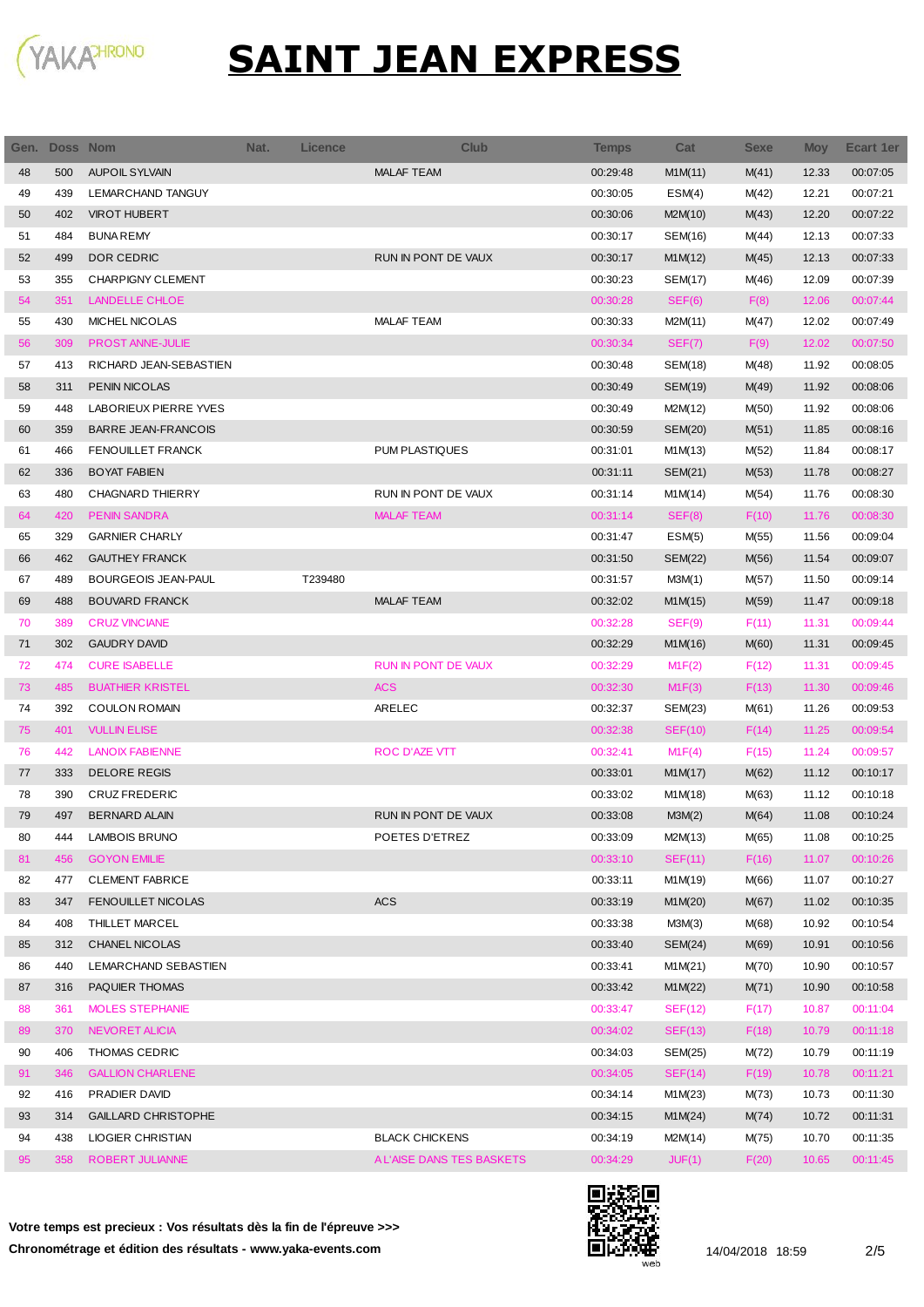

| Gen. | <b>Doss Nom</b> |                                | Nat. | Licence | Club                                                 | <b>Temps</b> | Cat            | <b>Sexe</b> | <b>Moy</b> | <b>Ecart 1er</b> |
|------|-----------------|--------------------------------|------|---------|------------------------------------------------------|--------------|----------------|-------------|------------|------------------|
| 96   | 481             | <b>CHABOT CHANTAL</b>          |      |         | <b>RUN IN PONT DE VAUX</b>                           | 00:34:32     | M3F(1)         | F(21)       | 10.64      | 00:11:48         |
| 97   | 313             | <b>CHANEL ALICE</b>            |      |         |                                                      | 00:34:38     | <b>SEF(15)</b> | F(22)       | 10.60      | 00:11:54         |
| 98   | 315             | <b>PAQUIER EMILIE</b>          |      |         |                                                      | 00:34:43     | <b>SEF(16)</b> | F(23)       | 10.58      | 00:12:00         |
| 99   | 418             | <b>PEROT MARIE</b>             |      |         | <b>RUN IN PONT DE VAUX</b>                           | 00:34:46     | SEF(17)        | F(24)       | 10.56      | 00:12:03         |
| 100  | 310             | <b>GRAS FREDERIC</b>           |      |         |                                                      | 00:35:21     | M1M(25)        | M(76)       | 10.39      | 00:12:37         |
| 101  | 427             | MONTANGERAND CYRIL             |      |         | TERRASSEMENT-ASSAINISSEMENT<br><b>GEORGES QUIVET</b> | 00:35:29     | SEM(26)        | M(77)       | 10.35      | 00:12:45         |
| 102  | 395             | <b>BUIRET JUSTINE</b>          |      |         | <b>ARELEC</b>                                        | 00:35:47     | JUF(2)         | F(25)       | 10.26      | 00:13:04         |
| 103  | 357             | <b>CHOPARD JOEL</b>            |      |         |                                                      | 00:35:49     | M3M(4)         | M(78)       | 10.25      | 00:13:06         |
| 104  | 344             | <b>CHARNAY MICHEL</b>          |      |         |                                                      | 00:35:54     | M3M(5)         | M(79)       | 10.23      | 00:13:11         |
| 105  | 365             | <b>PELISSON MATHILDE</b>       |      |         | <b>BARGE PELISSON</b>                                | 00:35:58     | SEF(18)        | F(26)       | 10.21      | 00:13:15         |
| 106  | 367             | <b>PAUGET CHRISTINE</b>        |      |         |                                                      | 00:36:02     | <b>SEF(19)</b> | F(27)       | 10.19      | 00:13:18         |
| 107  | 464             | <b>FICHOT SANDRA</b>           |      |         | <b>RUN IN PONT DE VAUX</b>                           | 00:36:04     | <b>SEF(20)</b> | F(28)       | 10.18      | 00:13:20         |
| 108  | 386             | <b>DESMARIS EMILIE</b>         |      |         |                                                      | 00:36:06     | <b>SEF(21)</b> | F(29)       | 10.17      | 00:13:22         |
| 109  | 319             | <b>PONCET AURELIE</b>          |      |         |                                                      | 00:36:08     | <b>SEF(22)</b> | F(30)       | 10.16      | 00:13:24         |
| 110  | 331             | POLONI ERIC                    |      |         |                                                      | 00:36:09     | M1M(26)        | M(80)       | 10.16      | 00:13:25         |
| 111  | 399             | <b>BERGERET LAURIE</b>         |      |         |                                                      | 00:36:12     | <b>SEF(23)</b> | F(31)       | 10.15      | 00:13:28         |
| 112  | 320             | <b>CUILLERAT MANON</b>         |      |         |                                                      | 00:36:16     | SEF(24)        | F(32)       | 10.13      | 00:13:32         |
| 113  | 318             | <b>BENLIAN GAETAN</b>          |      |         |                                                      | 00:36:20     | M1M(27)        | M(81)       | 10.11      | 00:13:36         |
| 114  | 450             | <b>JOSEPH AMELIE</b>           |      |         |                                                      | 00:36:28     | SEF(25)        | F(33)       | 10.07      | 00:13:44         |
| 115  | 303             | <b>FACHINETTI ROZAT EMILIE</b> |      |         |                                                      | 00:36:29     | <b>SEF(26)</b> | F(34)       | 10.07      | 00:13:45         |
| 116  | 345             | ROMAND PHILIPPE                |      |         | ACADEMIE MARTIALE JU COMBAT<br>(AMJC)                | 00:36:29     | M2M(15)        | M(82)       | 10.07      | 00:13:45         |
| 117  | 423             | PARRENO IVAIN                  |      |         |                                                      | 00:36:33     | <b>SEM(27)</b> | M(83)       | 10.05      | 00:13:49         |
| 118  | 445             | <b>LAGUNA FLORENCE</b>         |      |         | <b>RUN IN PONT DE VAUX</b>                           | 00:37:00     | M1F(5)         | F(35)       | 9.930      | 00:14:16         |
| 119  | 376             | <b>GORGEON SEVERINE</b>        |      |         |                                                      | 00:37:05     | <b>SEF(27)</b> | F(36)       | 9.908      | 00:14:21         |
| 120  | 433             | <b>MARTEL PASCALINE</b>        |      |         |                                                      | 00:37:06     | <b>SEF(28)</b> | F(37)       | 9.904      | 00:14:22         |
| 121  | 429             | <b>MOLLE SYLVIA</b>            |      |         | <b>LES FOUS DU SOU</b>                               | 00:37:12     | <b>SEF(29)</b> | F(38)       | 9.877      | 00:14:28         |
| 122  | 494             | <b>BIDAUT CELINE</b>           |      |         |                                                      | 00:37:13     | <b>SEF(30)</b> | F(39)       | 9.872      | 00:14:29         |
| 123  | 473             | <b>DACLIN ESTELLE</b>          |      |         | <b>ORANGE BLEUE</b>                                  | 00:37:13     | SEF(31)        | F(40)       | 9.872      | 00:14:29         |
| 124  | 404             | <b>VERRIERE LAURA</b>          |      |         |                                                      | 00:37:14     | <b>SEF(32)</b> | F(41)       | 9.868      | 00:14:30         |
| 125  | 324             | PONCET THIBAUT                 |      |         | <b>LES GROSSES PEDALES</b>                           | 00:37:15     | SEM(28)        | M(84)       | 9.864      | 00:14:31         |
| 126  | 410             | SAMOYEAU GEOFFREY              |      | 1848577 | NATUR RUNNING MACON                                  | 00:37:15     | <b>SEM(29)</b> | M(85)       | 9.864      | 00:14:31         |
| 127  | 348             | <b>COUTURIER DELPHINE</b>      |      |         |                                                      | 00:37:17     | <b>SEF(33)</b> | F(42)       | 9.855      | 00:14:33         |
| 128  | 349             | COUTURIER ERIC                 |      |         |                                                      | 00:37:18     | SEM(30)        | M(86)       | 9.850      | 00:14:34         |
| 129  | 461             | <b>GAUTHEY JACQUOT ELISE</b>   |      |         |                                                      | 00:37:21     | SEF(34)        | F(43)       | 9.837      | 00:14:37         |
| 130  | 495             | <b>BIDAUT AMELIE</b>           |      |         | RUN IN PONT DE VAUX                                  | 00:37:22     | SEF(35)        | F(44)       | 9.833      | 00:14:38         |
| 131  | 492             | <b>BONNA ISABELLE</b>          |      |         | RUN IN PONT DE VAUX                                  | 00:37:22     | M1F(6)         | F(45)       | 9.833      | 00:14:38         |
| 132  | 371             | <b>MILLOT ELODIE</b>           |      |         | <b>BARGE PELISSON</b>                                | 00:37:28     | <b>SEF(36)</b> | F(46)       | 9.807      | 00:14:44         |
| 133  | 363             | <b>RAPY ANNE LAURE</b>         |      |         | <b>FORMIBAD</b>                                      | 00:37:33     | <b>SEF(37)</b> | F(47)       | 9.785      | 00:14:49         |
| 134  | 403             | <b>VIROT CLAUDIE</b>           |      |         |                                                      | 00:37:36     | JUF(3)         | F(48)       | 9.772      | 00:14:52         |
| 135  | 384             | <b>DUBOIS JULIE</b>            |      |         |                                                      | 00:37:38     | <b>SEF(38)</b> | F(49)       | 9.763      | 00:14:54         |
| 136  | 426             | <b>NEVEU JESSICA</b>           |      |         |                                                      | 00:37:38     | <b>SEF(39)</b> | F(50)       | 9.763      | 00:14:54         |
| 137  | 434             | <b>MARCHAND LAETITIA</b>       |      |         |                                                      | 00:37:49     | SEF(40)        | F(51)       | 9.716      | 00:15:06         |
| 138  | 387             | <b>DELGADO LAETITIA</b>        |      |         | <b>CUMP</b>                                          | 00:37:54     | SEF(41)        | F(52)       | 9.694      | 00:15:11         |
| 139  | 465             | <b>FERRIER COLINE</b>          |      |         |                                                      | 00:37:54     | CAF(2)         | F(53)       | 9.694      | 00:15:11         |
| 140  | 463             | <b>GAULTIER EMMANUELLE</b>     |      |         | SOLID'AIR71                                          | 00:38:11     | M1F(7)         | F(54)       | 9.623      | 00:15:27         |

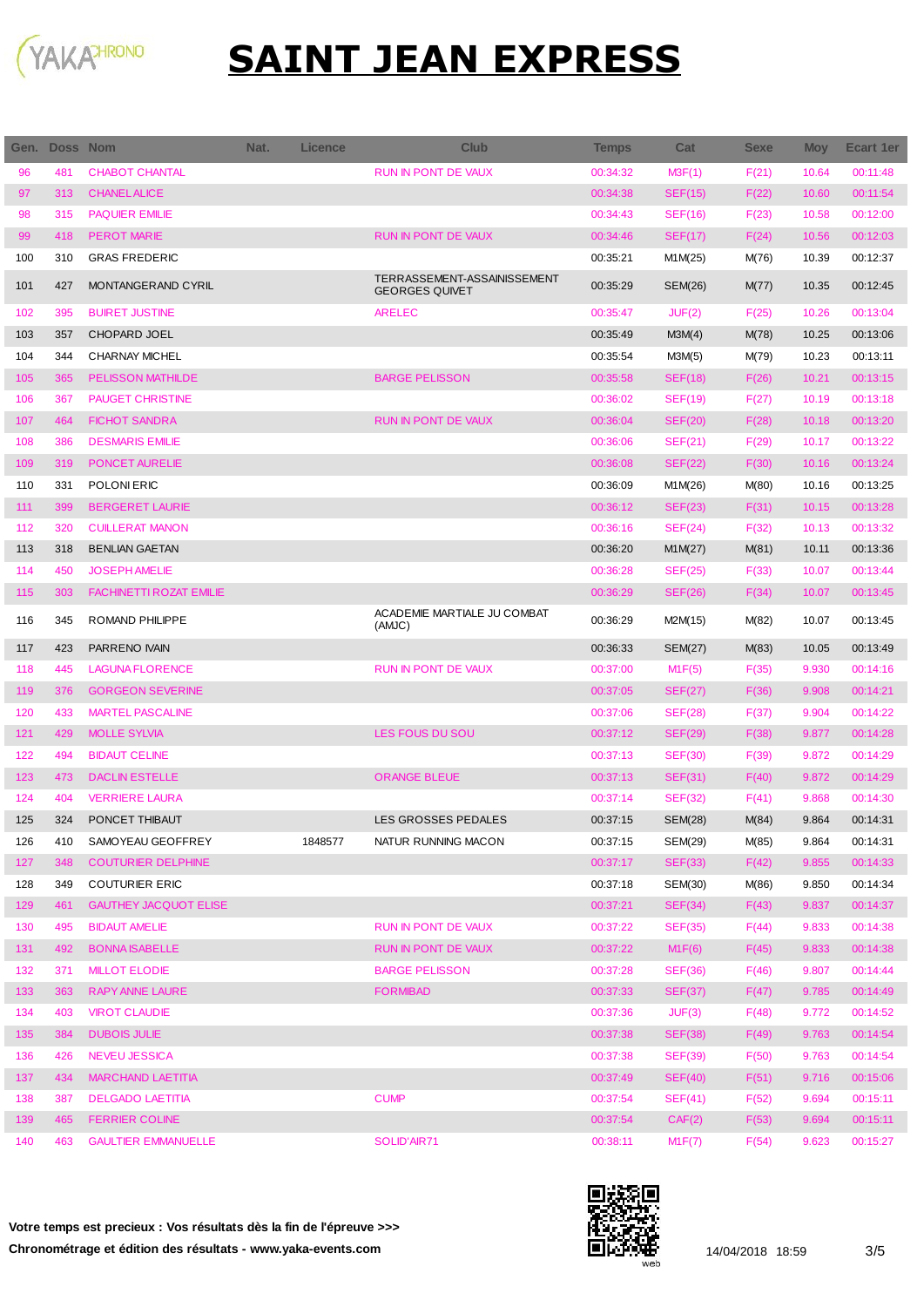

|     | Gen. Doss Nom |                                          | Nat. | <b>Licence</b> | <b>Club</b>                | <b>Temps</b> | Cat            | <b>Sexe</b> | <b>Moy</b> | Ecart 1er |
|-----|---------------|------------------------------------------|------|----------------|----------------------------|--------------|----------------|-------------|------------|-----------|
| 141 | 397           | <b>BORROD SOPHIE</b>                     |      |                | SOLID'AIR71                | 00:38:12     | M1F(8)         | F(55)       | 9.618      | 00:15:28  |
| 142 | 394           | <b>CASAGRAUDE CELINE</b>                 |      |                |                            | 00:38:12     | M1F(9)         | F(56)       | 9.618      | 00:15:28  |
| 143 | 486           | <b>BROYER MARTINE</b>                    |      |                |                            | 00:38:21     | M2F(1)         | F(57)       | 9.581      | 00:15:37  |
| 144 | 432           | <b>MATOT FRANCOIS</b>                    |      |                | <b>TML</b>                 | 00:38:27     | SEM(31)        | M(87)       | 9.556      | 00:15:43  |
| 145 | 452           | <b>JEANNIN SEBASTIEN</b>                 |      |                | RUN IN PONT DE VAUX        | 00:38:51     | M1M(28)        | M(88)       | 9.457      | 00:16:08  |
| 146 | 453           | <b>JEANNIN CARINE</b>                    |      |                | <b>RUN IN PONT DE VAUX</b> | 00:38:51     | M1F(10)        | F(58)       | 9.457      | 00:16:08  |
| 147 | 472           | <b>DARGAUD EMILIE</b>                    |      |                |                            | 00:39:20     | SEF(42)        | F(59)       | 9.341      | 00:16:36  |
| 148 | 493           | <b>BLANCHET ALEXINE</b>                  |      |                |                            | 00:39:20     | SEF(43)        | F(60)       | 9.341      | 00:16:36  |
| 149 | 437           | <b>LORRAIN OLIVIER</b>                   |      |                |                            | 00:39:22     | M2M(16)        | M(89)       | 9.333      | 00:16:38  |
| 150 | 385           | <b>DEVIGNE PAULINE</b>                   |      |                |                            | 00:39:22     | SEF(44)        | F(61)       | 9.333      | 00:16:38  |
| 151 | 454           | <b>HERBIN PASCAL</b>                     |      |                |                            | 00:39:23     | M2M(17)        | M(90)       | 9.329      | 00:16:39  |
| 152 | 451           | <b>JOLY MYRIAM</b>                       |      |                | 1000 PATTES MACON          | 00:39:25     | M1F(11)        | F(62)       | 9.321      | 00:16:41  |
| 153 | 478           | <b>CHAROLLES CLARA</b>                   |      |                |                            | 00:39:30     | SEF(45)        | F(63)       | 9.302      | 00:16:46  |
| 154 | 458           | <b>GIROUD EUGENIE</b>                    |      |                |                            | 00:39:32     | <b>SEF(46)</b> | F(64)       | 9.294      | 00:16:48  |
| 155 | 373           | <b>MARGUIN AURELIE</b>                   |      |                | <b>BARGE PELISSON</b>      | 00:39:34     | SEF(47)        | F(65)       | 9.286      | 00:16:50  |
| 156 | 414           | <b>RENOUD GRAPPIN</b><br><b>SANDRINE</b> |      |                | <b>VEYLE ROLLLER</b>       | 00:39:35     | M1F(12)        | F(66)       | 9.282      | 00:16:51  |
| 157 | 460           | <b>GAUTHIER JESSICA</b>                  |      |                |                            | 00:39:46     | SEF(48)        | F(67)       | 9.239      | 00:17:03  |
| 158 | 308           | <b>RUIU GWENDOLINE</b>                   |      |                |                            | 00:40:13     | SEF(49)        | F(68)       | 9.136      | 00:17:29  |
| 159 | 393           | <b>CHARVET CHRISTOPHE</b>                |      |                |                            | 00:40:16     | SEM(32)        | M(91)       | 9.125      | 00:17:32  |
| 160 | 379           | <b>FERRAND LIONEL</b>                    |      |                |                            | 00:40:25     | M1M(29)        | M(92)       | 9.091      | 00:17:41  |
| 161 | 378           | <b>FLORIN ALEXANDRE</b>                  |      |                |                            | 00:40:26     | SEM(33)        | M(93)       | 9.087      | 00:17:42  |
| 162 | 396           | <b>BOURDON ANNE</b>                      |      |                | <b>CREABAT</b>             | 00:40:42     | <b>SEF(50)</b> | F(69)       | 9.028      | 00:17:58  |
| 163 | 380           | FENET HELENE                             |      |                |                            | 00:40:42     | SEF(51)        | F(70)       | 9.028      | 00:17:58  |
| 164 | 490           | <b>BOURDON MARIE-LAURE</b>               |      |                |                            | 00:40:47     | <b>SEF(52)</b> | F(71)       | 9.009      | 00:18:04  |
| 165 | 317           | <b>CHAVY LAURIE</b>                      |      |                |                            | 00:40:47     | <b>SEF(53)</b> | F(72)       | 9.009      | 00:18:04  |
| 166 | 491           | <b>BOUILLOT JUSTINE</b>                  |      |                |                            | 00:40:51     | SEF(54)        | F(73)       | 8.994      | 00:18:08  |
| 167 | 482           | <b>CARNEIRO DENISE</b>                   |      |                |                            | 00:40:59     | M1F(13)        | F(74)       | 8.965      | 00:18:16  |
| 168 | 368           | PAUGET ANNE-CHARLINE                     |      |                |                            | 00:41:10     | <b>SEF(55)</b> | F(75)       | 8.925      | 00:18:26  |
| 169 | 476           | <b>COLLET SOPHIE</b>                     |      |                |                            | 00:41:12     | M1F(14)        | F(76)       | 8.918      | 00:18:28  |
| 170 | 372           | <b>METRAS NICOLAS</b>                    |      |                |                            | 00:41:13     | M1M(30)        | M(94)       | 8.914      | 00:18:29  |
| 171 | 366           | PAUGET HUGUES-MARIE                      |      |                |                            | 00:41:13     | M1M(31)        | M(95)       | 8.914      | 00:18:29  |
| 172 | 341           | <b>VARIOT TERRIER MAGALI</b>             |      |                | <b>CRU CHAPELLOIS</b>      | 00:41:28     | M1F(15)        | F(77)       | 8.861      | 00:18:44  |
| 173 | 340           | <b>LESPINASSE GERALDINE</b>              |      |                | <b>CRU CHAPELLOIS</b>      | 00:41:28     | M1F(16)        | F(78)       | 8.861      | 00:18:44  |
| 174 | 362           | <b>SCHALL CELIA</b>                      |      |                |                            | 00:41:55     | <b>SEF(56)</b> | F(79)       | 8.765      | 00:19:12  |
| 175 | 435           | <b>MARCELALICE</b>                       |      |                |                            | 00:41:55     | <b>SEF(57)</b> | F(80)       | 8.765      | 00:19:12  |
| 176 | 470           | <b>DUC ALIX</b>                          |      |                |                            | 00:43:16     | <b>SEF(58)</b> | F(81)       | 8.492      | 00:20:32  |
| 177 | 436           | <b>LOZANO HELENE</b>                     |      |                |                            | 00:43:39     | M1F(17)        | F(82)       | 8.417      | 00:20:55  |
| 179 | 382           | <b>EVIEUX AUDREY</b>                     |      |                |                            | 00:43:39     | <b>SEF(59)</b> | F(84)       | 8.417      | 00:20:55  |
| 180 | 381           | <b>EVIEUX MICKAEL</b>                    |      |                |                            | 00:43:41     | SEM(34)        | M(96)       | 8.411      | 00:20:57  |
| 181 | 409           | <b>SERBAC LAURENCE</b>                   |      |                | <b>FR'ANSE</b>             | 00:43:44     | M3F(2)         | F(85)       | 8.401      | 00:21:01  |
| 182 | 459           | <b>GIL AMAELLE</b>                       |      |                |                            | 00:43:44     | <b>SEF(60)</b> | F(86)       | 8.401      | 00:21:01  |
| 183 | 428           | <b>MONDAN AMANDINE</b>                   |      |                |                            | 00:43:44     | <b>SEF(61)</b> | F(87)       | 8.401      | 00:21:01  |
| 184 | 425           | OLIVIER ANTHONY                          |      |                |                            | 00:44:11     | SEM(35)        | M(97)       | 8.316      | 00:21:27  |
| 185 | 412           | ROCHE ANABELLE                           |      |                |                            | 00:44:11     | M1F(18)        | F(88)       | 8.316      | 00:21:27  |
| 186 | 374           | MANISSIER JULIEN                         |      |                | <b>CUMP</b>                | 00:44:15     | SEM(36)        | M(98)       | 8.303      | 00:21:31  |
| 187 | 375           | LAFOURCADE CLAUDIA                       |      |                | <b>CUMP</b>                | 00:44:15     | <b>SEF(62)</b> | F(89)       | 8.303      | 00:21:31  |